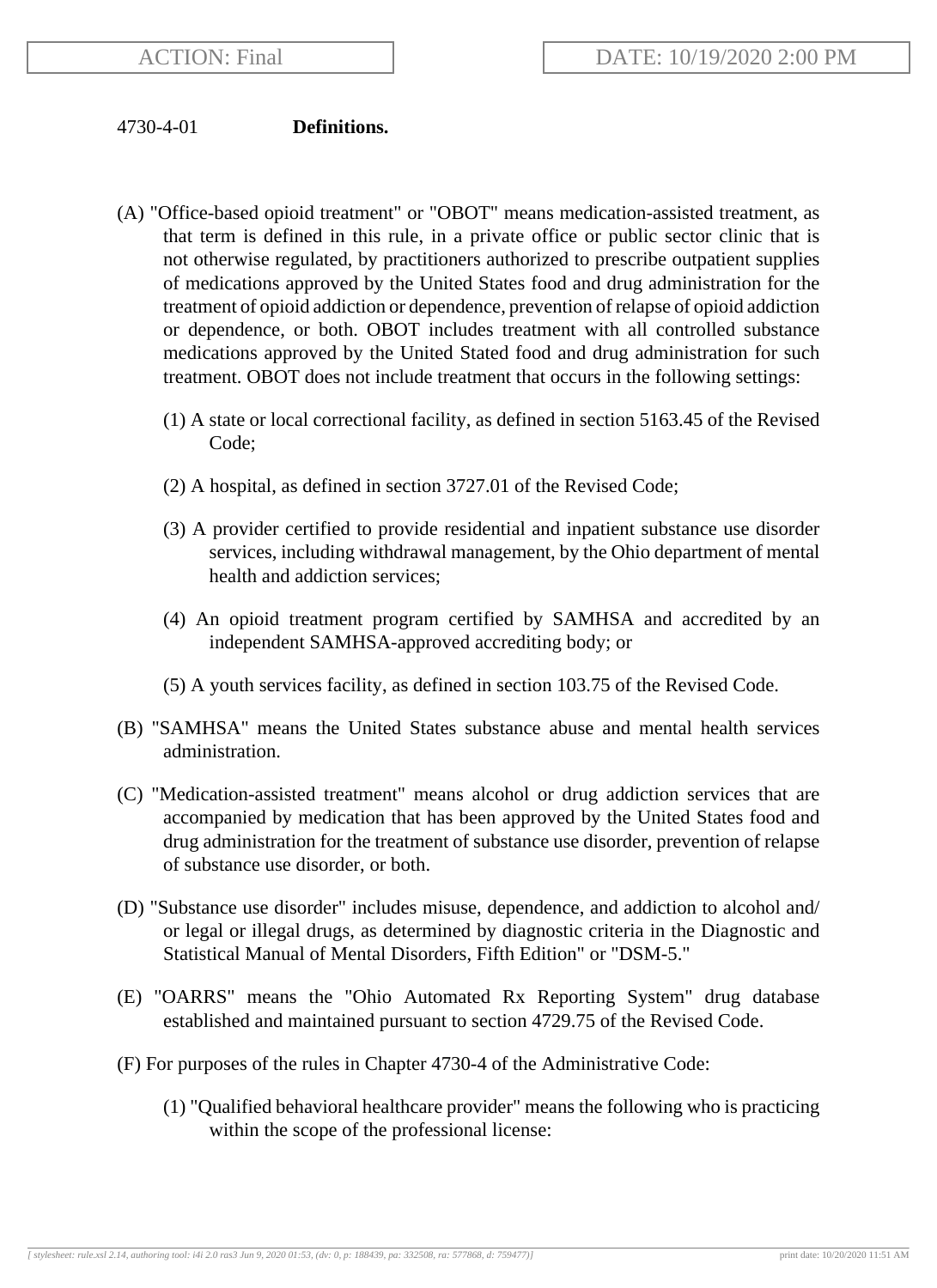- (a) Board certified addictionologist, board certified psychiatrist, or psychiatrist, licensed under Chapter 4731. of the Revised Code;
- (b) Licensed independent chemical dependency counselor-clinical supervisor, licensed independent chemical dependency counselor, licensed chemical dependency counselor III, or licensed chemical dependency counselor II, or licensed chemical dependency counselor assistant licensed under Chapter 4758. of the Revised Code;
- (c) Professional clinical counselor, licensed professional counselor, licensed independent social worker, licensed social worker, or marriage and family therapist, licensed under Chapter 4757. of the Revised Code;
- (d) Advanced practice registered nurse, licensed as a clinical nurse specialist under Chapter 4723. of the Revised Code, who holds certification as a psychiatric mental health clinical nurse specialist issued by the American nurses credentialing center;
- (e) Advanced practice registered nurse, licensed as a nurse practitioner under Chapter 4723. of the Revised Code, who holds certification as a psychiatric mental health nurse practitioner issued by the American nurses credentialing center;
- (f) Psychologist, as defined in division (A) of section 4732.01 of the Revised Code, licensed under Chapter 4732. of the Revised Code;
- (g) Advanced practice registered nurse, licensed under Chapter 4723. of the Revised Code, who holds subspecialty certification as a certified addiction registered nurse-advanced practice issued by the addictions nursing certification board.
- (2) Nothing in this paragraph shall be construed to prohibit a physician assistant licensed under Chapter 4730. of the Revised Code who practices under a supervision agreement with a board certified addiction psychiatrist, board certified addictionologist, or psychiatrist who is licensed as a physician under Chapter 4731. of the Revised Code, from providing services within the normal course of practice and expertise of the supervising physician, including addiction services, other mental health services, and physician delegated prescriptive services in cmpliance with Ohio and federal laws and rules.
- (G) "Community addiction services provider," has the same meaning as in section 5119.01 of the Revised Code.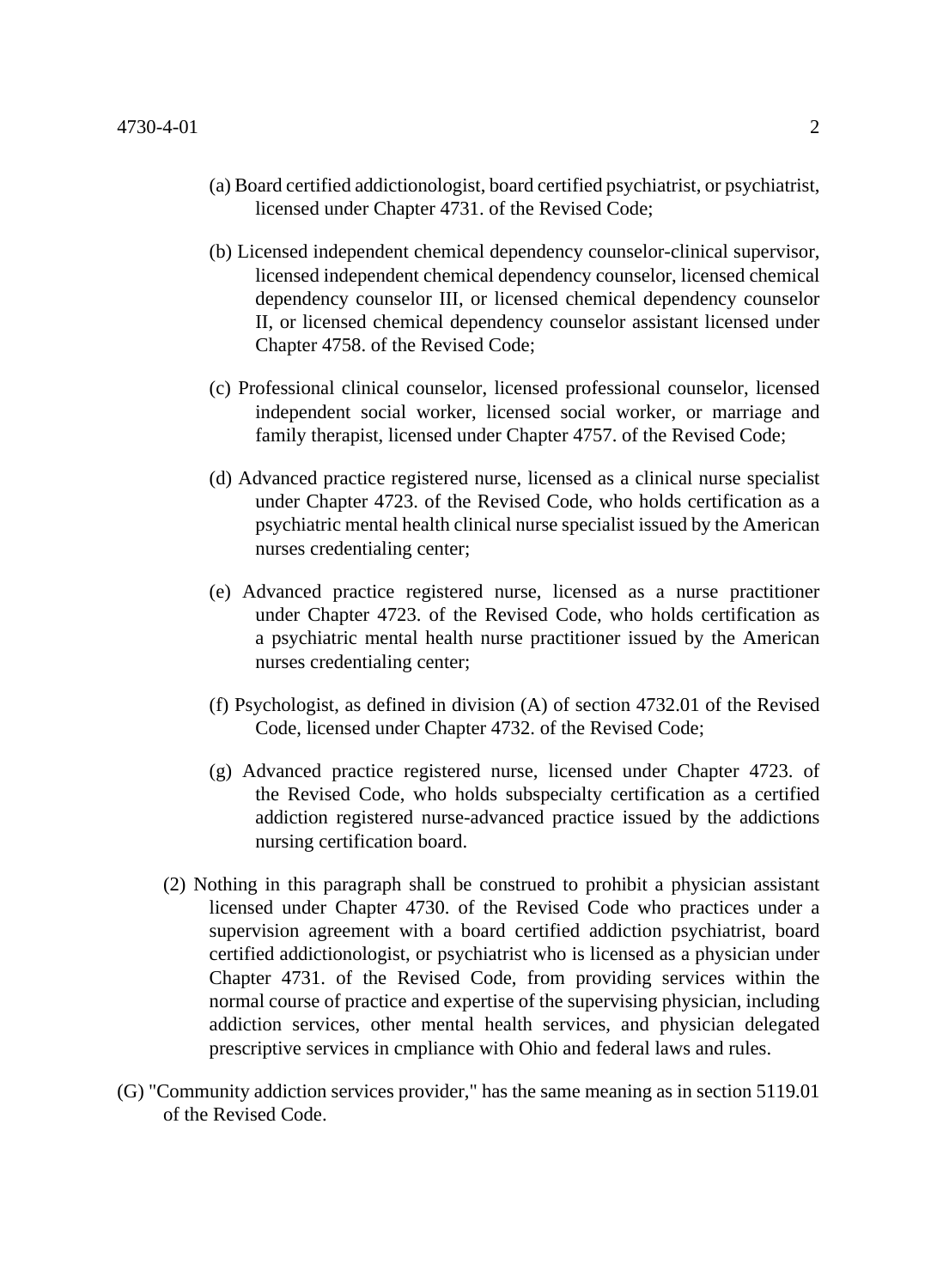- (H) "Community mental health services provider" has the same meaning as in section 5119.01 of the Revised Code.
- (I) "Induction phase" means the phase of opioid treatment during which maintenance medication dosage levels are adjusted until a patient attains stabilization.
- (J) "Stabilization phase" means the medical and psychosocial process of assisting the patient through acute intoxification intoxication and withdrawal management to the attainment of a medically stable, fully supported substance-free state, which may include the use of medications.
- (K) "Withdrawal management" or "detoxification" is a set of medical interventions aimed at managing the acute physical symptoms of intoxication and withdrawal. Detoxification denotes a clearing of toxins from the body of the patient who is acutely intoxicated and/or dependent on a substance of abuse. Withdrawal management seeks to minimize the physical harm caused by the intoxication and withdrawal of a substance of abuse. Withdrawal management occurs when the patient has a substance use disorder and either evidence of the characteristic withdrawal syndrome produced by withdrawal from that substance, or evidence that supports the expectation that such a syndrome would develop without the provision of detoxification services. Withdrawal management alone does not constitute substance abuse treatment or rehabilitation.
- (L) "Ambulatory detoxification" means withdrawal management delivered in a medical office, public sector clinic, or urgent care facility by trained practitioners authorized to prescribe outpatient supplies of drugs approved by the United States food and drug administration for the treatment of addiction, prevention of relapse of drug addiction, or both. Ambulatory detoxification is the provision of medically supervised evaluation, withdrawal management, and referral services without extended onsite monitoring. For purpose of rule 4730-4-02 of the Administrative Code, ambulatory detoxification does not include withdrawal management that occurs in the following settings:
	- (1) A state or local correctional facility, as defined in section 5163.45 of the Revised Code;
	- (2) In-patient treatment in a hospital, as defined in section 3727.01 of the Revised Code;
	- (3) A provider certified to provide residential and inpatient substance use disorder services, including withdrawal management, by the Ohio department of mental health and addition services;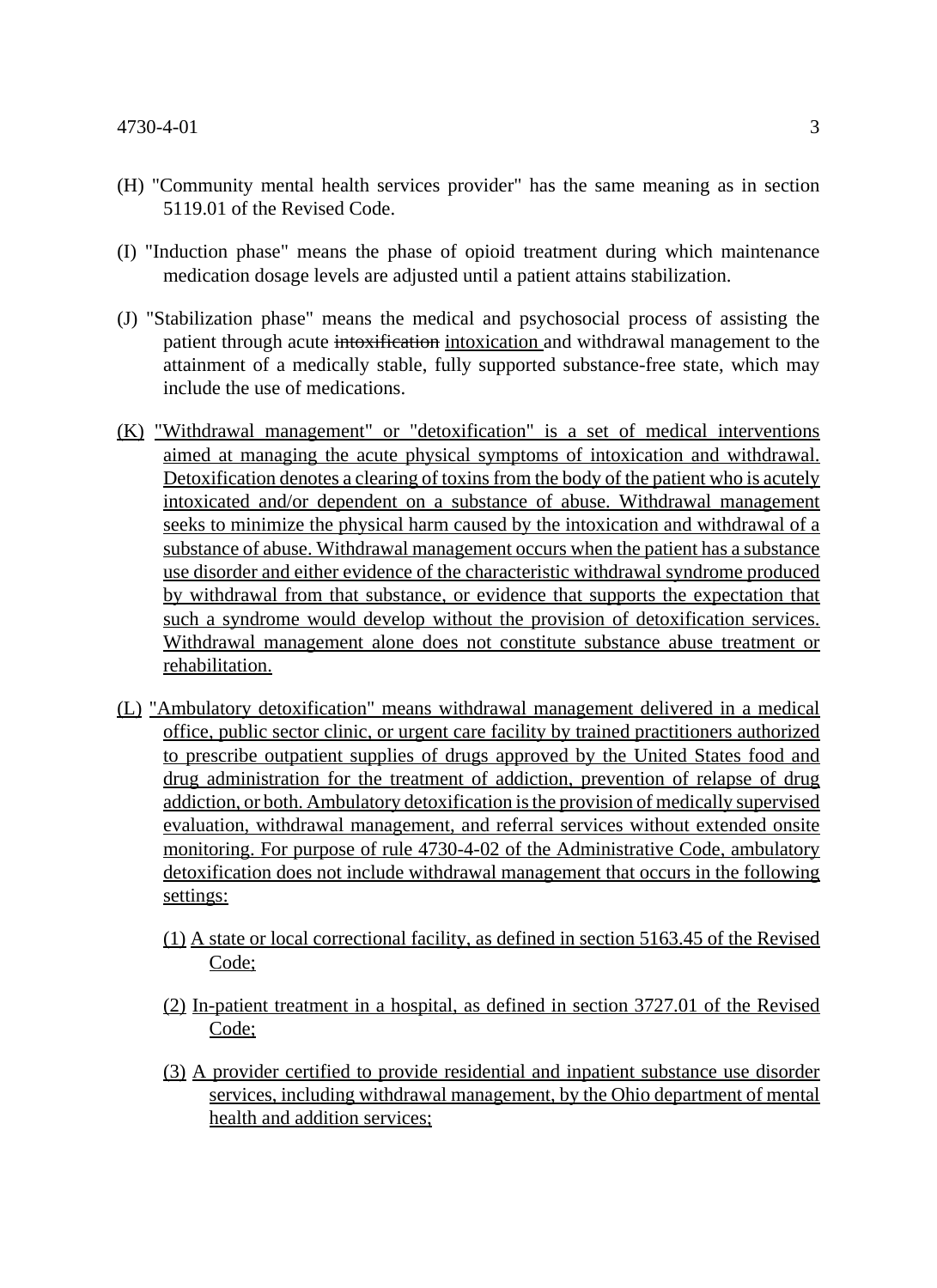(4) An opioid treatment program certified by SAMHSA and accredited by an independent SAMHSA-approved accrediting body; or

(5) A youth services facility, as defined in section 103.75 of the Revised Code.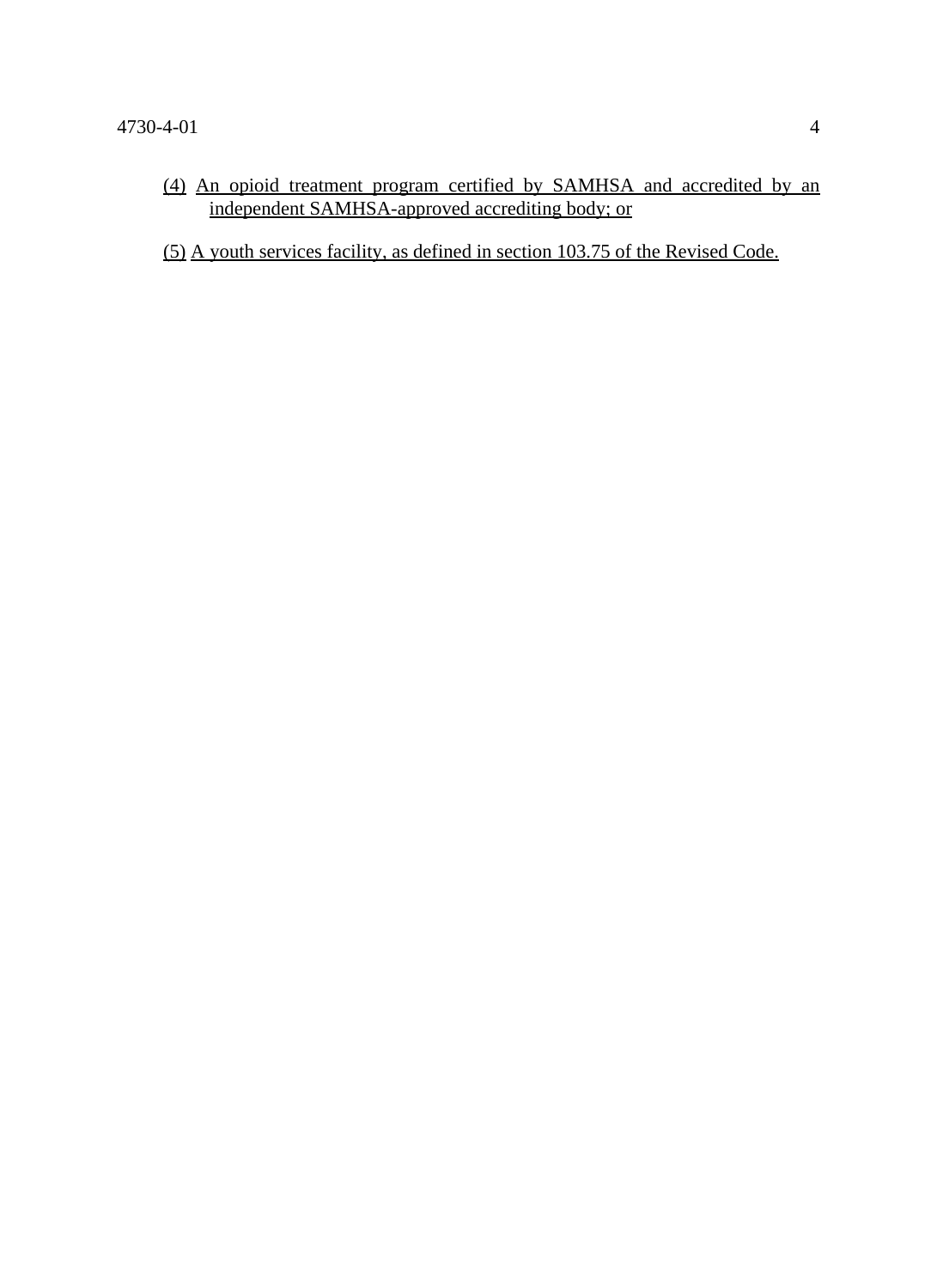Effective: 10/31/2020

Five Year Review (FYR) Dates: 4/30/2024

## CERTIFIED ELECTRONICALLY

Certification

10/19/2020

Date

| 4730.07, 4730.55 |
|------------------|
| 4730.55, 4730.56 |
|                  |
|                  |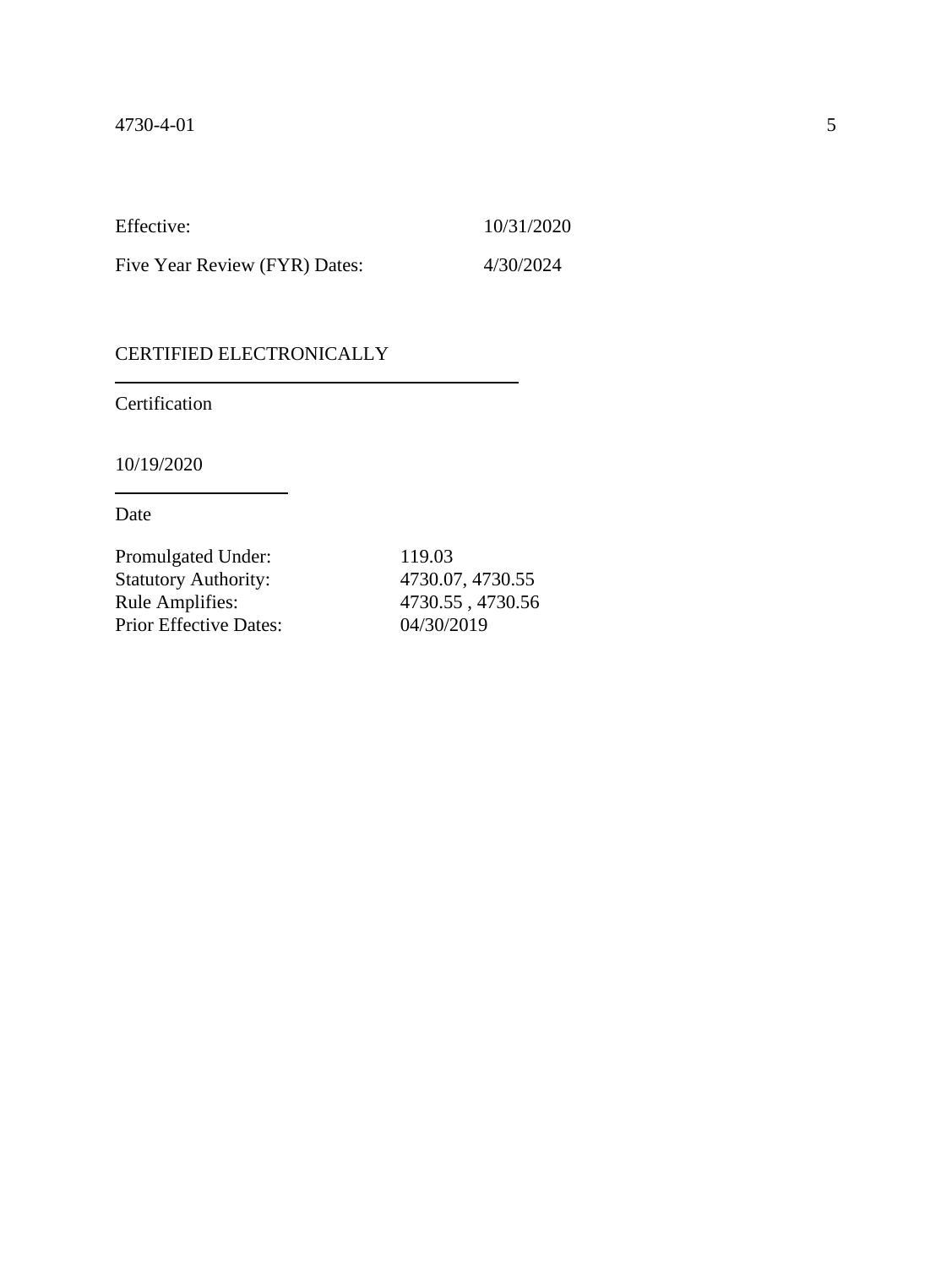## 4730-4-02 **Standards and procedures for withdrawal management for drug or alcohol addiction.**

- (A) In order to provide ambulatory detoxification, as that term is defined in rule 4730-4-01 of the Administrative Code, a physician assistant shall comply with all of the following requirements:
	- (1) The physician assistant shall hold a valid prescriber number.
	- (2) The physician assistant shall provide withdrawal management under the supervision of a physician who provides withdrawal management as part of the physician's normal course of practice and with whom the physician assistant has a supervision agreement.
	- (3) The physician assistant shall comply with all state and federal laws and rules applicable to prescribing, including holding a DATA 2000 waiver to prescribe buprenorphine if buprenorphine is to be prescribed for withdrawal management in a medical office, public sector clinic, or urgent care facility.
	- (4) The physician assistant who practices in a healthcare facility shall comply with all policies of the healthcare facility concerning the provision of withdrawal management.
- (B) Prior to providing ambulatory detoxification, as that term is defined in rule 4730-4-01 of the Administrative Code, for any substance use disorder the physician assistant shall inform the patient that ambulatory detoxification alone is not substance abuse treatment. If the patient prefers substance abuse treatment, the physician assistant shall comply with the requirements of section 3719.064 of the Revised Code, by completing all of the following actions:
	- (1) Both orally and in writing, give the patient information about all drugs approved by the U.S. food and drug administration for use in medication-assisted treatment, including withdrawal management. That information was given shall be documented in the patient's medical record.
	- (2) If the patient agrees to enter opioid treatment and the physician assistant determines that such treatment is clinically appropriate, the physician assistant shall refer the patient to an opioid treatment program licensed or certified by the Ohio department of mental health and addiction services to provide such treatment or to a physician, physician assistant, or advanced practice registered nurse who provides treatment using Naltrexone or who holds the DATA 2000 waiver to provide office-based treatment for opioid use disorder. The name of the program, physician, physician assistant, or advanced practice registered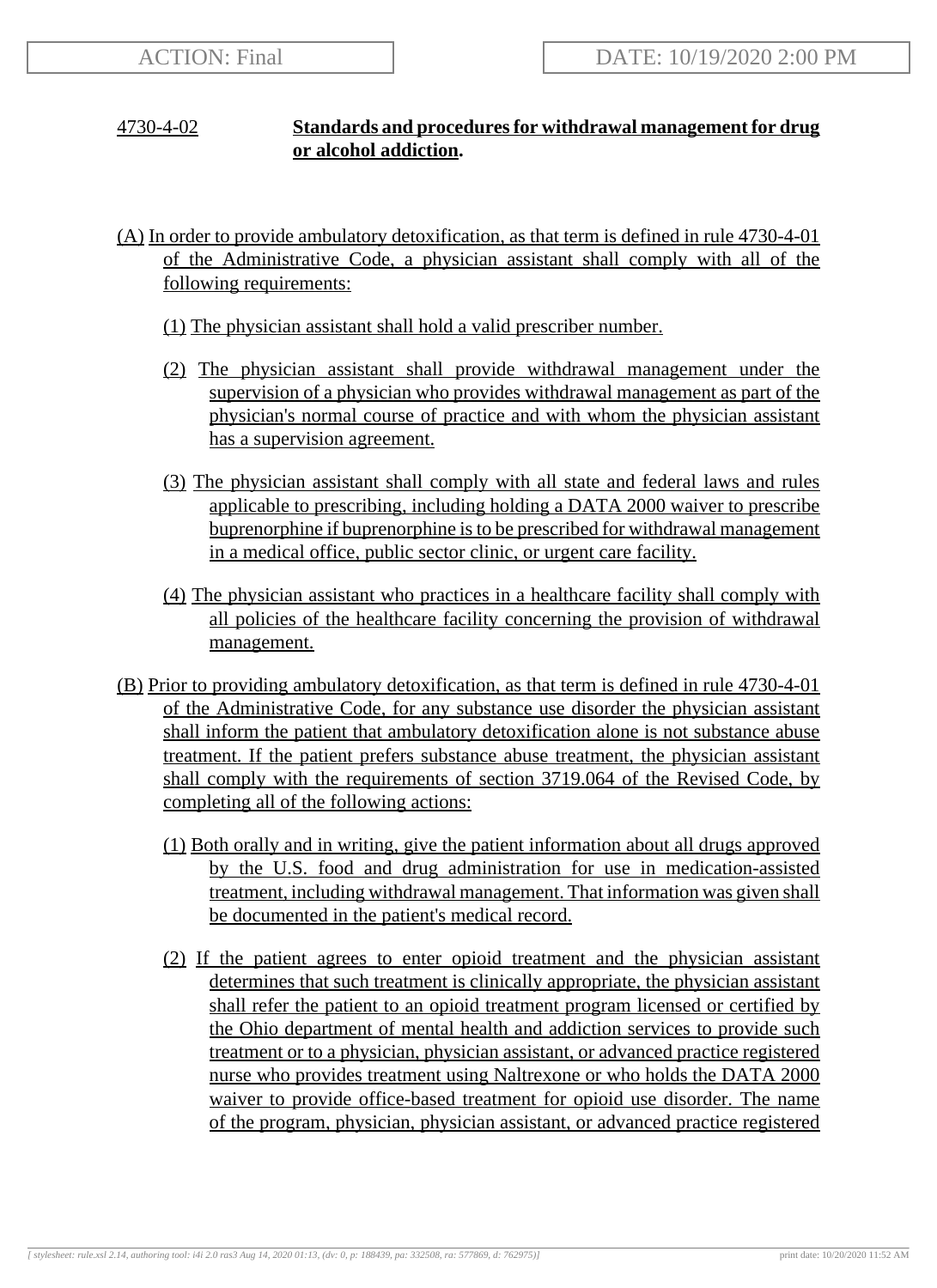nurse to whom the patient was referred, and the date of the referral shall be documented in the patient record.

- (C) When providing withdrawal management for opioid use disorder a physician assistant may be authorized to use a medical device that is approved by the United States food and drug administration as an aid in the reduction of opioid withdrawal symptoms.
- (D) Ambulatory detoxification for opioid addiction.
	- (1) The physician assistant shall provide ambulatory detoxification only when all of the following conditions are met:
		- (a) A positive and helpful support network is available to the patient.
		- (b) The patient has a high likelihood of treatment adherence and retention in treatment.
		- (c) There is little risk of medication diversion.
	- (2) The physician assistant shall provide ambulatory detoxification under a defined set of policies and procedures or medical protocols consistent with American Society of Addiction Medicine's Level I-D or II-D level of care, under which services are designed to treat the patient's level of clinical severity, to achieve safe and comfortable withdrawal from a mood-altering drug, and to effectively facilitate the patient's transition into treatment and recovery. The ASAM Criteria, Third Edition, can be obtained from the website of the American Society of Addiction Medicine at https://www.asam.org/. A copy of the ASAM Criteria may be reviewed at the Medical Board office, 30 East Broad Street, Third Floor, Columbus, Ohio, during normal business hours.
	- (3) Prior to providing ambulatory detoxification, the physician assistant shall perform an assessment of the patient. The assessment shall include a thorough medical history and physical examination. The assessment must focus on signs and symptoms associated with opioid addiction and include assessment with a nationally recognized scale, such as one of the following:
		- (a) Objective Opioid Withdrawal Scale ("OOWS");
		- (b) Clinical Opioid Withdrawal Scale ("COWS"); or
		- (c) Subjective Opioid Withdrawal Scale ("SOWS").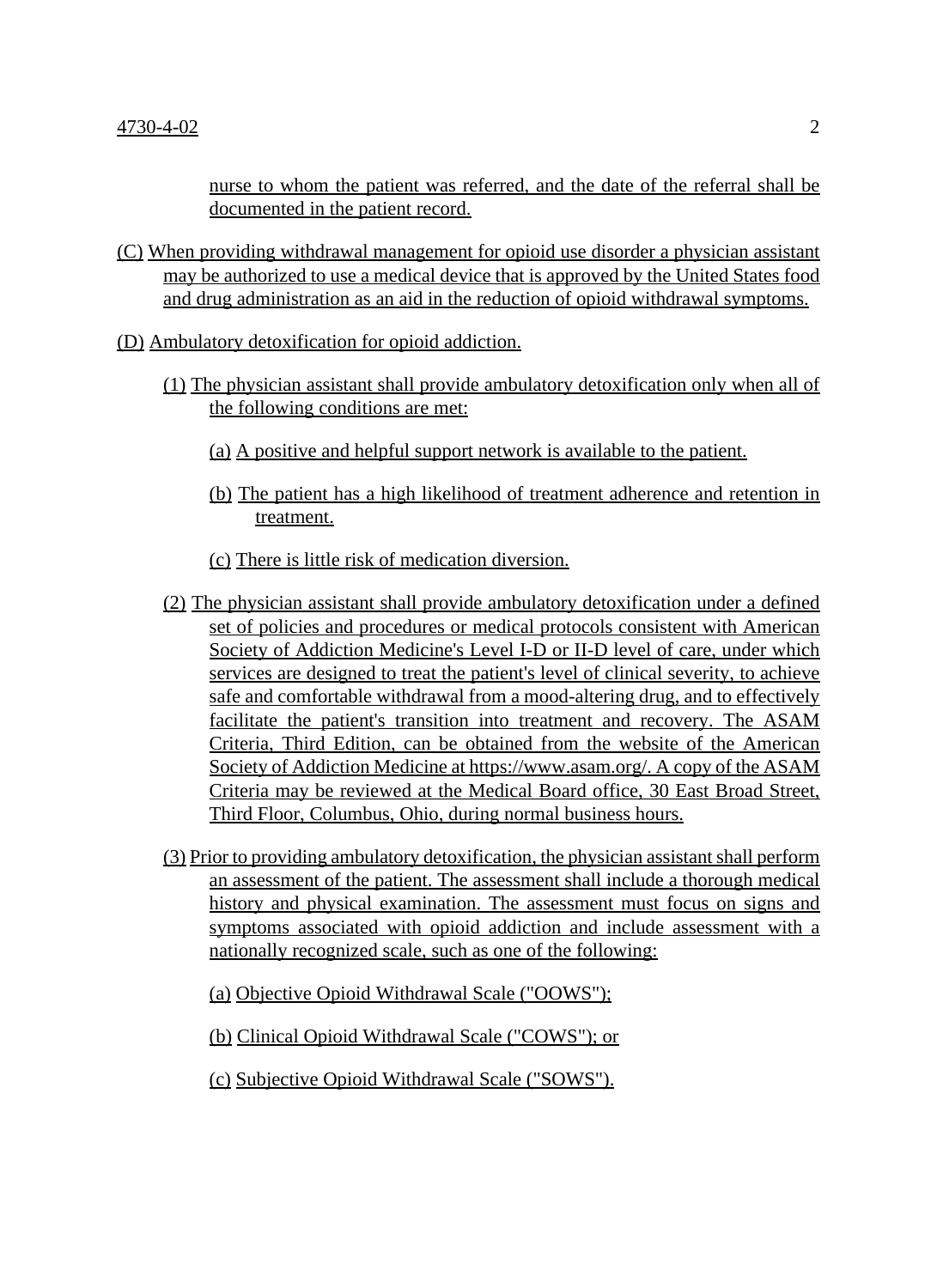- (4) Prior to providing ambulatory detoxification, the physician assistant shall conduct a biomedical and psychosocial evaluation of the patient, to include the following:
	- (a) A comprehensive medical and psychiatric history;
	- (b) A brief mental status exam;
	- (c) Substance abuse history;
	- (d) Family history and psychosocial supports;
	- (e) Appropriate physical examination;
	- (f) Urine drug screen or oral fluid drug testing;
	- (g) Pregnancy test for women of childbearing age and ability;
	- (h) Review of the patient's prescription information in OARRS;
	- (i) Testing for human immunodeficiency virus;
	- (j) Testing for hepatitis B;
	- (k) Testing for hepatitis C; and
	- (l) Consideration of screening for tuberculosis and sexually transmitted diseases in patients with known risk factors.
	- (m) For other than toxicology tests for drugs and alcohol, appropriate history, substance abuse history, and pregnancy test, the physician assistant may satisfy the assessment requirements by reviewing records from a physical examination and laboratory testing of the patient that was conducted within a reasonable period of time prior to the visit. If any part of the assessment cannot be completed prior to the initiation of treatment, the physician assistant shall document the reason in the medical record.
- (5) The physician assistant shall request and document review of an OARRS report on the patient.
- (6) The physician assistant shall inform the patient about the following before the patient is undergoing withdrawal from opioids:
	- (a) The detoxification process and potential subsequent treatment for substance use disorder, including information about all drugs approved by the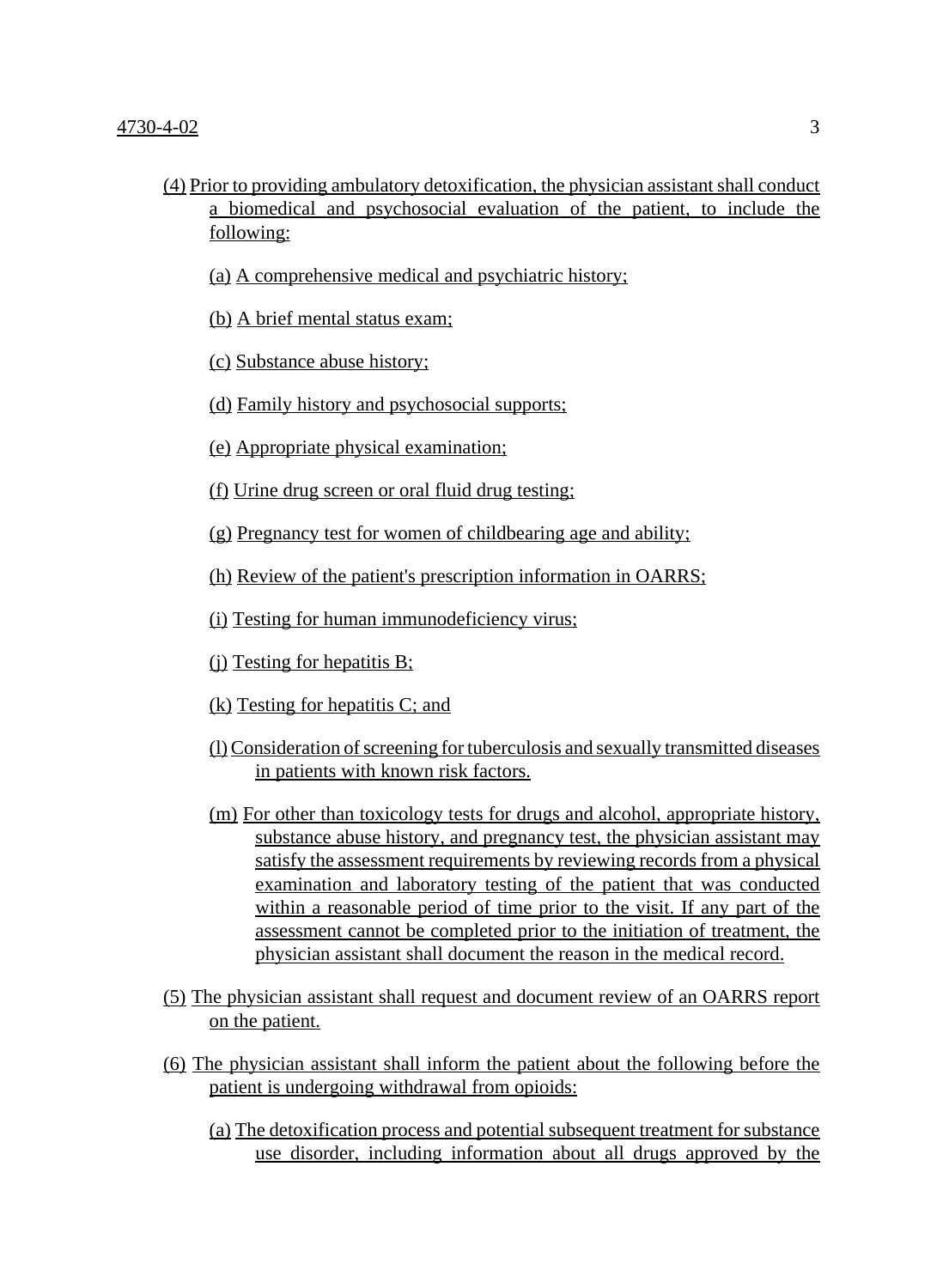United States food and drug administration for use in medication-assisted treatment;

- (b) The risk of relapse following detoxification without entry into medicationassisted treatment;
- (c) The high risk of overdose and death when there is a relapse following detoxification;
- (d) The safe storage and disposal of the medications.
- (7) The physician assistant shall not establish standardized routines or schedules of increases or decreases of medications but shall formulate a treatment plan based on the needs of the specific patient.
- (8) For persons projected to be involved in withdrawal management for six months or less, the physician assistant shall offer the patient counseling as described in paragraphs (F) and (G) of rule 4730-4-03 of the Administrative Code.
- (9) The physician assistant shall require the patient to undergo urine and/or other toxicological screenings during withdrawal management in order to demonstrate the absence of use of alternative licit and/or illicit drugs. The physician assistant shall consider referring a patient who has a positive urine/and or toxicological screening to a higher level of care, with such consideration documented in the patient's medical record, and shall confer with the supervising physician prior to prescribing the buprenorphine/naloxone combination product to the patient.
- (10) The physician assistant shall comply with the following requirements for the use of medication:
	- (a) The physician assistant may treat the patient's withdrawal symptoms by use of any of the following drugs as determined to be most appropriate for the patient.
		- (i) A drug, excluding methadone, that is specifically FDA approved for the alleviation of withdrawal symptoms
		- (ii) An alpha-2 adrenergic agent along with other non-narcotic medications as recommended in the American Society of Addiction Medicine's National Practice Guideline (https://www.asam.org/), which is available from the Medical Board's website at https:// med.ohio.gov;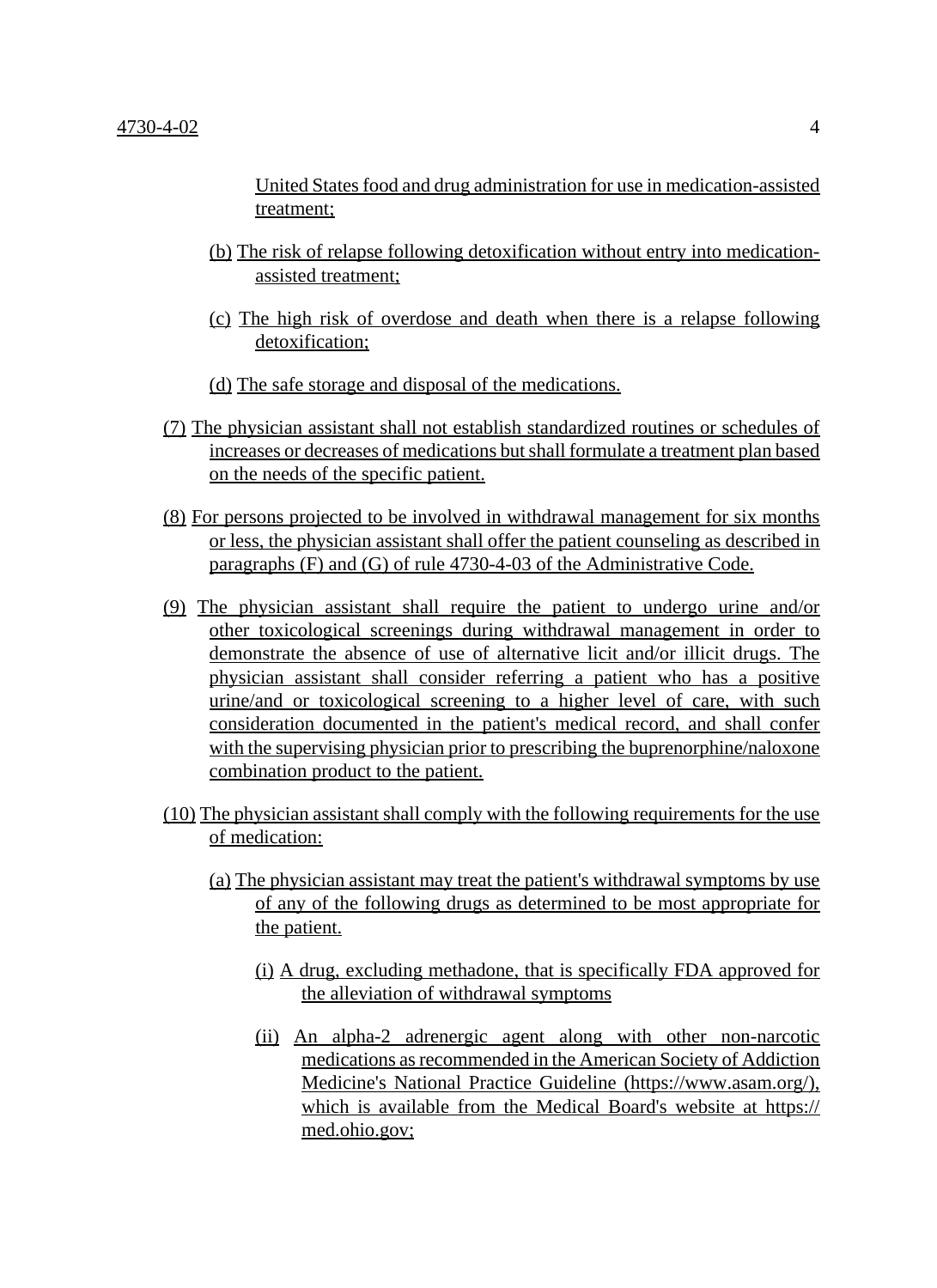- (iii) A combination of buprenorphine and low dose naloxone (buprenorphine/naloxone combination product). However, buprenorphine without naloxone (buprenorphine mono-product) may be used if a buprenorphine/naloxone combination product is contraindicated, with the contraindication documented in the patient record
- (b) The physician assistant shall not use any of the following drugs to treat the patient's withdrawal symptoms:

(i) Methadone;

(ii) Anesthetic agents

- (c) The physician assistant shall comply with the following:
	- (i) The physician assistant shall not initiate treatment with buprenorphine to manage withdrawal symptoms until between twelve and eighteen hours after the last dose of short-acting agonist such as heroin or oxycodone, and twenty-four to forty-eight hours after the last dose of long-acting agonist such as methadone. Treatment with a buprenorphine product must be in compliance with the United States food and drug administration approved "Risk Evaluation and Mitigation Strategy" for buprenorphine products, which can be found on the United States food and drug administration website at the following address: https://www.accessdata.fda.gov/scripts/ cder/rems/index.cfm.
	- (ii) The physician assistant shall determine on an individualized basis the appropriate dosage of medication to ensure stabilization during withdrawal management.
		- *(a)* The dosage level shall be that which is well tolerated by the patient.
		- *(b)* The dosage level shall be consistent with the minimal standards of care.
	- (iii) In withdrawal management programs of thirty days or less duration, the physician assistant shall not allow more than one week of unsupervised or take-home medications for the patient.

(11) The physician assistant shall offer the patient a prescription for a naloxone kit.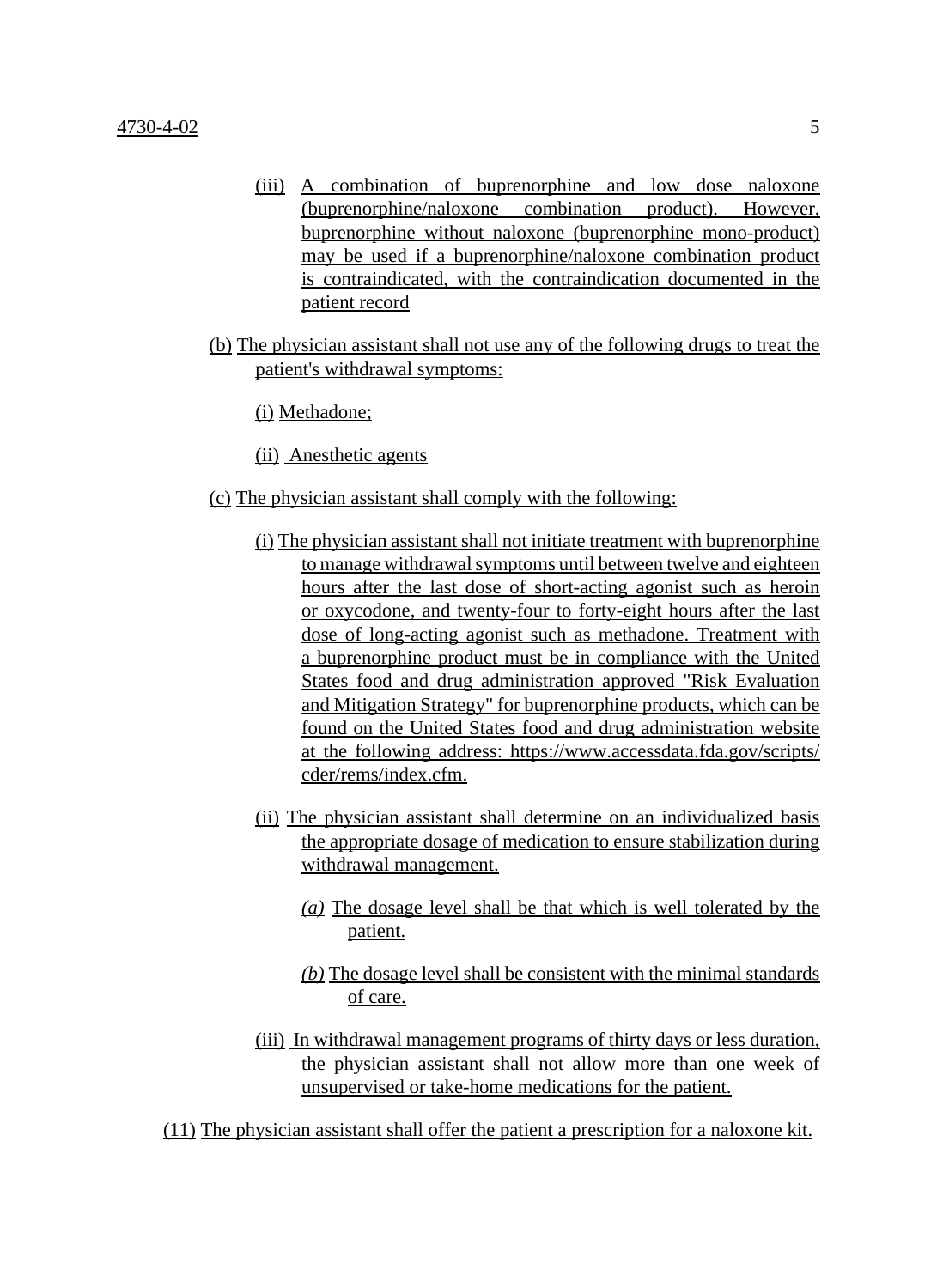- (a) The physician assistant shall ensure that the patient receives instruction on the kit's use including, but not limited to, recognizing the signs and symptoms of overdose and calling 911 in an overdose situation.
- (b) The physician assistant shall offer the patient a new prescription for naloxone upon expiration or use of the old kit.
- (c) The physician assistant shall be exempt from this requirement if the patient refuses the prescription. If the patient refuses the prescription the physician assistant shall provide the patient with information on where to obtain a kit without a prescription.
- (12) The physician assistant shall take steps to reduce the chances of medication diversion by using the appropriate frequency of office visits, pill counts, and weekly checks of OARRS.
- (E) The physician assistant who provides ambulatory detoxification with medication management for withdrawal from benzodiazepines or other sedatives shall comply with paragraphs  $(A)$ ,  $(B)$ , and  $(C)$  of this rule and "TIP 45, A Treatment Improvement Protocol for Detoxification and Substance Abuse Treatment" by the Substance Abuse and Mental Health Services Administration available from the Substance Abuse and Mental Health Services Administration website at the following link: https:// store.samhsa.gov/. (Search for "TIP 45") and available on the Medical Board's website at: https://med.ohio.gov.
	- (1) The physician assistant shall provide ambulatory detoxification with medication management only when a positive and helpful support network is available to the patient whose use of benzodiazepines was mainly in therapeutic ranges and who does not have polysubstance dependence. The patient should exhibit no more than mild to moderate withdrawal symptoms, have no comorbid medical condition or severe psychiatric disorder, and no past history of withdrawal seizures or withdrawal delirium.
	- (2) Prior to providing ambulatory detoxification, the physician assistant shall perform and document an assessment of the patient that focuses on signs and symptoms associated with benzodiazepine or other sedative use disorder and include assessment with a nationally recognized scale, such as the "Clinical Institute Withdrawal Assessment for Benzodiazepines" ("CIWA-B").
	- (3) Prior to providing ambulatory detoxification, the physician assistant shall conduct and document a biomedical and psychosocial evaluation of the patient meeting the requirements of paragraph  $(B)(4)$  of this rule.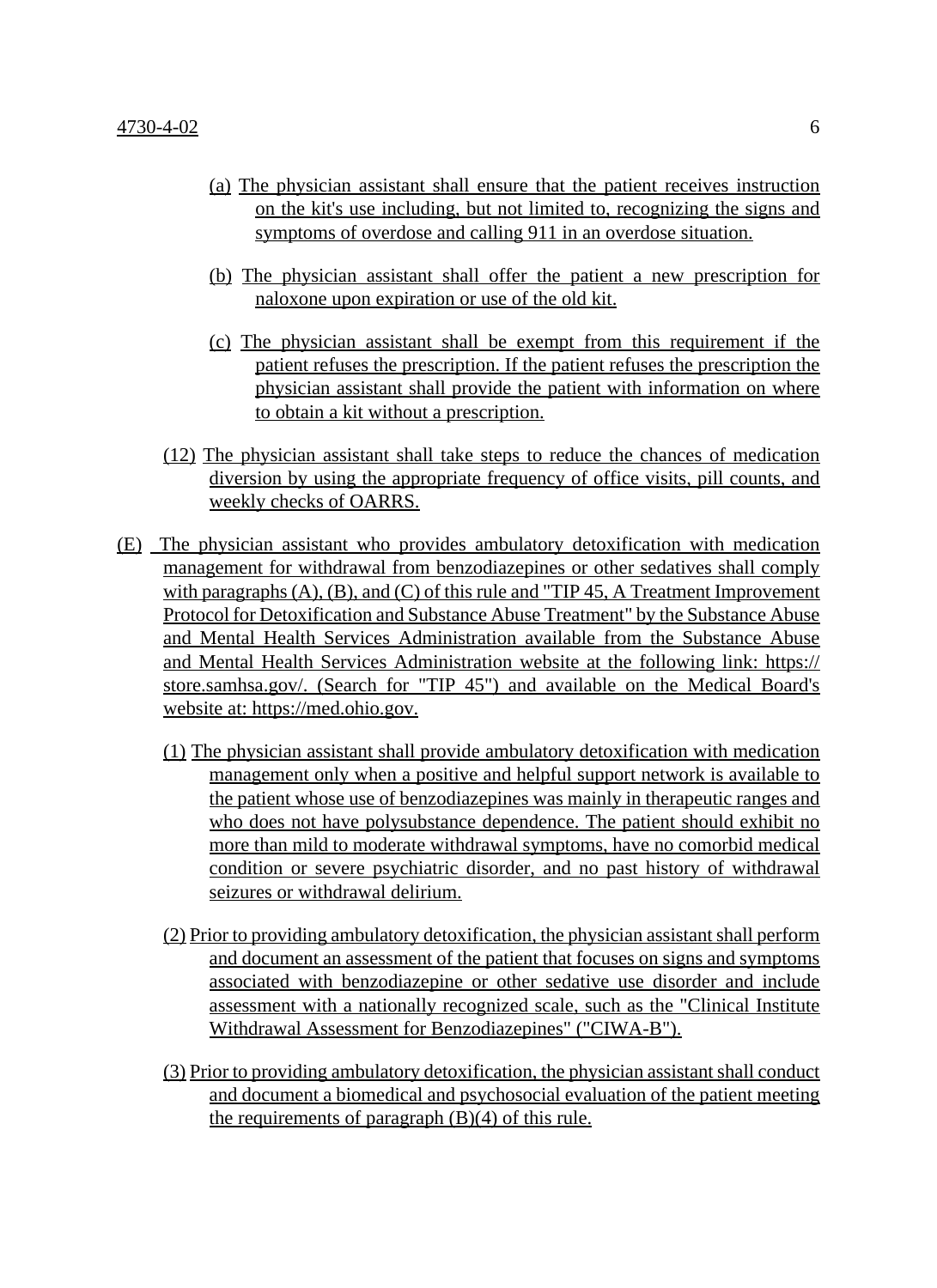- (4) The physician assistant shall instruct the patient not to drive or operate dangerous machinery during treatment.
- (5) During the ambulatory detoxification, the physician assistant shall regularly assess the patient during the course of treatment so that dosage can be adjusted if needed.
	- (a) The physician assistant shall require the patient to undergo urine and/or other toxicological screenings during withdrawal management in order to demonstrate the absence of use of alternative licit and/or illicit drugs.
	- (b) The physician assistant shall document consideration of referring the patient who has a positive urine and/or toxicology screening to a higher level of care.
	- (c) The physician assistant shall take steps to reduce the chances of diversion by using the appropriate frequency of office visits, pill counts, and weekly checks of OARRS.
- (F) The physician assistant who provides ambulatory detoxification with medication management of withdrawal from alcohol addiction shall comply with paragraphs (A), (B), and (C) of this rule and "TIP 45, A Treatment Improvement Protocol for Detoxification and Substance Abuse Treatment" by the Substance Abuse and Mental Health Services Administration available from the Substance Abuse and Mental Health Services Administration website at the following link: https:// store.samhsa.gov/ (Search for "TIP 45") and available from the Medical Board's website at: https://med.ohio.gov.
	- (1) The physician assistant shall provide ambulatory detoxification from alcohol with medication management only when a positive and helpful support network is available to the patient who does not have a polysubstance dependence. The patient should exhibit no more than mild to moderate withdrawal symptoms, have no comorbid medical conditions or severe psychiatric disorders, and no past history of withdrawal seizures or withdrawal delirium.
	- (2) Prior to providing ambulatory detoxification, the physician assistant shall perform and document an assessment of the patient. The assessment must focus on signs and symptoms associated with alcohol use disorder and include assessment with a nationally recognized scale, such as the "Clinical Institute Withdrawal Assessment for Alcohol-revised" ("CIWA-AR").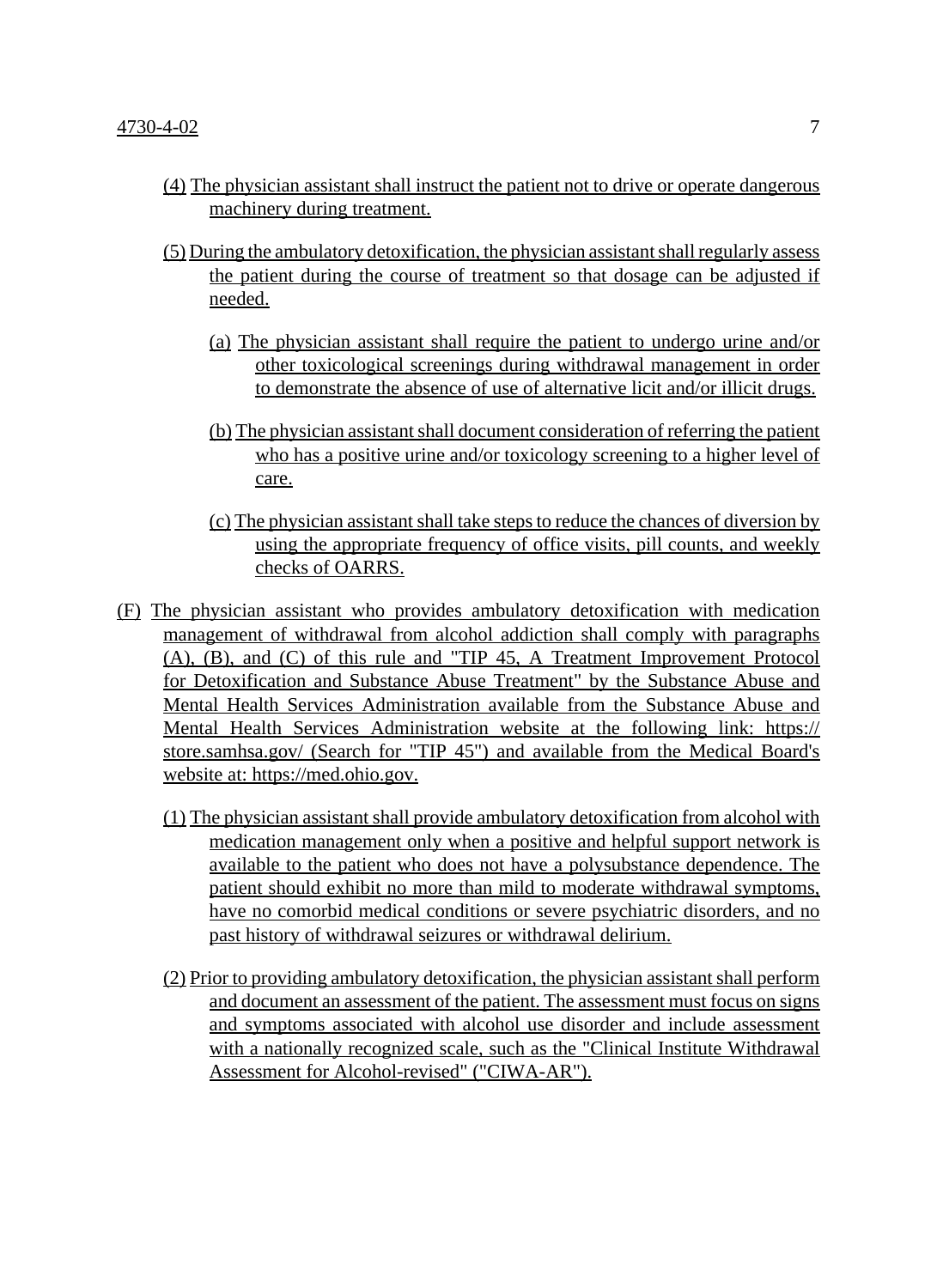- (3) Prior to providing ambulatory detoxification, the physician assistant shall perform and document a biomedical and psychosocial evaluation meeting the requirements of paragraph  $(D)(4)$  of this rule.
- (4) During the course of ambulatory detoxification, the physician assistant shall assess the patient regularly:
	- (a) The physician assistant shall adjust the dosage as medically appropriate;
	- (b) The physician assistant shall require the patient to undergo urine and/or other toxicological screenings in order to demonstrate the absence of illicit drugs;
	- (c) The physician assistant shall document the consideration of referring a patient who has a positive urine and/or toxicological screening to a higher level of care;
- (5) If the patient agrees to enter alcohol treatment and the physician assistant determines that such treatment is clinically appropriate, the physician assistant shall refer the patient to an alcohol treatment program licensed or certified by the Ohio department of mental health and addiction services to provide such treatment or to a physician, physician assistant, or advanced practice registered nurse who provides treatment using any FDA approved forms of medication assisted treatment for alcohol use disorder. The name of the program, physician, physician assistant, or advanced practice registered nurse to whom the patient was referred, and the date of the referral shall be documented in the patient record.
- (6) The physician assistant shall instruct the patient not to drive or operate dangerous machinery during treatment.